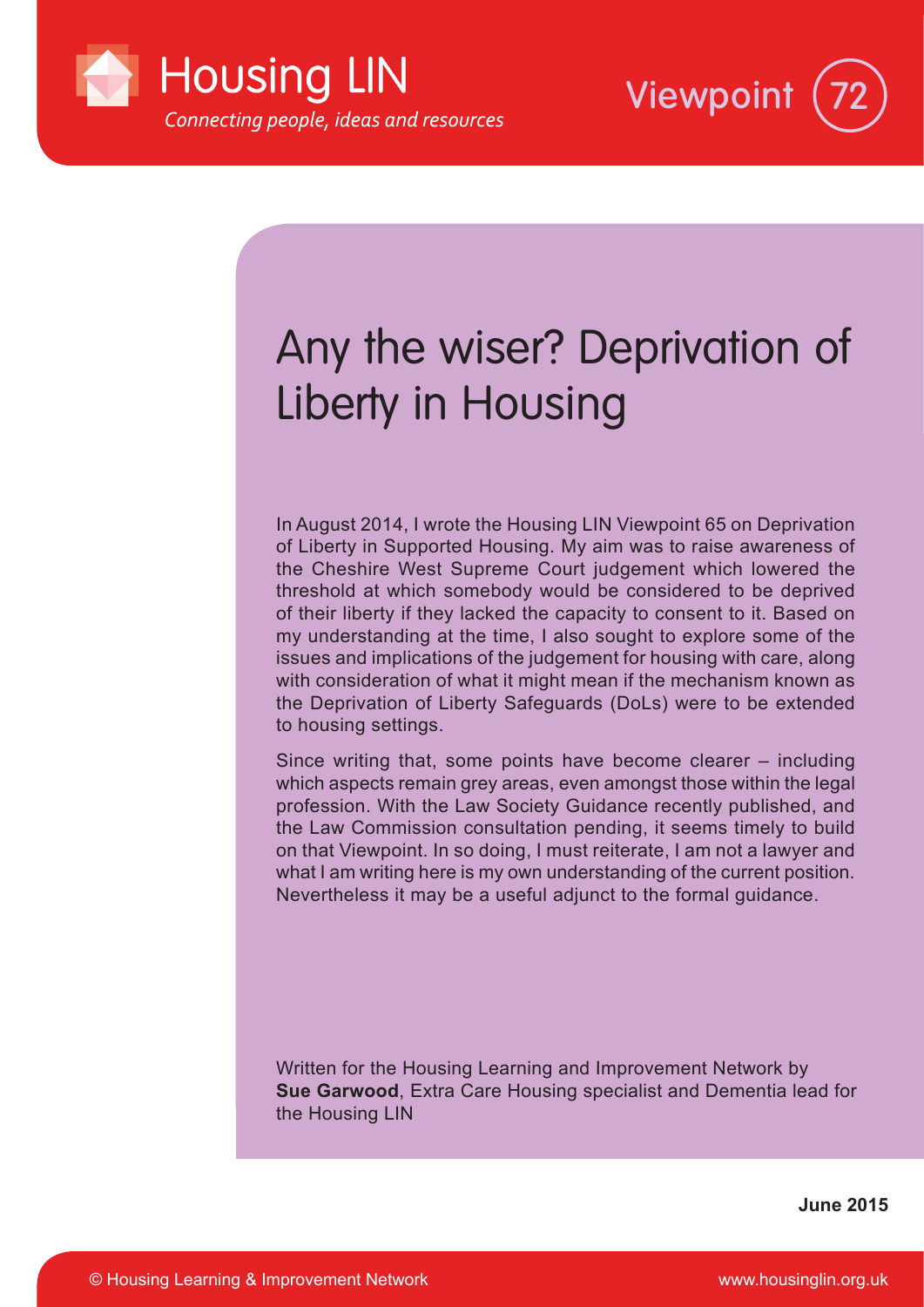I am not going to go into the Legal framework for this issue as the Law Society Guidance<sup>1</sup> and a forthcoming Housing LIN and National Housing Federation briefing will do that far more knowledgeably than I could. I just want to share a couple of basics...

Under section 5 of the European Convention on Human Rights (ECHR), it is against the law for the state to deprive a person of their liberty for the purpose of care or treatment if they lack the capacity to agree, without fulfilling certain conditions. It must be:

- **Necessary**
- In the person's best interests
- Proportionate to the level of harm being prevented
- The least restrictive option possible

Section 5 of the Mental Capacity Act 2005 (MCA) allows people to do certain things related to the care, wellbeing or treatment of someone without his or her capacitated consent, and be immune from prosecution if the above conditions apply. This does not, however, extend to deprivation of liberty without proper authorisation which, in the case of people living in housing settings, is through an application to the Court of Protection.

## **Acid Test**

As I outlined in the Housing LIN Viewpoint, *Deprivation of Liberty in Supported Housing*  $(No.65)^2$ , the Supreme Court Judgement in March 2014 set out what is known as the "acid test" for deprivation of liberty:

Does person have capacity to consent to arrangements? If not:

- Is person subject to continuous supervision and control? (Does not have to be in line of sight) AND
- Is the person free to leave (even if s/he shows no wish to do so)? AND
- Is the confinement the responsibility of the state?

The relative normality of the arrangements and the person's compliance or lack of objection are irrelevant; so is the purpose behind the arrangements. This is relevant to whether the arrangements are in the person's best interests or not (and therefore whether the deprivation should be authorised or not) but not to establishing whether the arrangements amount to a deprivation of liberty.

The acid test looks straightforward until one starts delving. For example, in a housing with care scheme, if someone isn't actually supervised all the time but is monitored remotely, or an alert is triggered if they leave their property or the building, and they are persuaded back in, do either of these constitute continuous supervision and control? What about if they are free to go out but their whereabouts can be tracked using smart technology?

There is debate about whether "freedom to leave" applies only to having the freedom to move to live elsewhere, or also the freedom to come and go on a day-to-day basis. Some say the latter is covered by the supervision and control question. It is clear from the judgement, that

<sup>1</sup> www.housinglin.org.uk/Topics/browse/HousingandDementia/Legislation/DoL/?parent=9529&child=9546

<sup>2</sup> www.housinglin.org.uk/Topics/browse/HousingandDementia/Legislation/DoL/?parent=9529&child=9290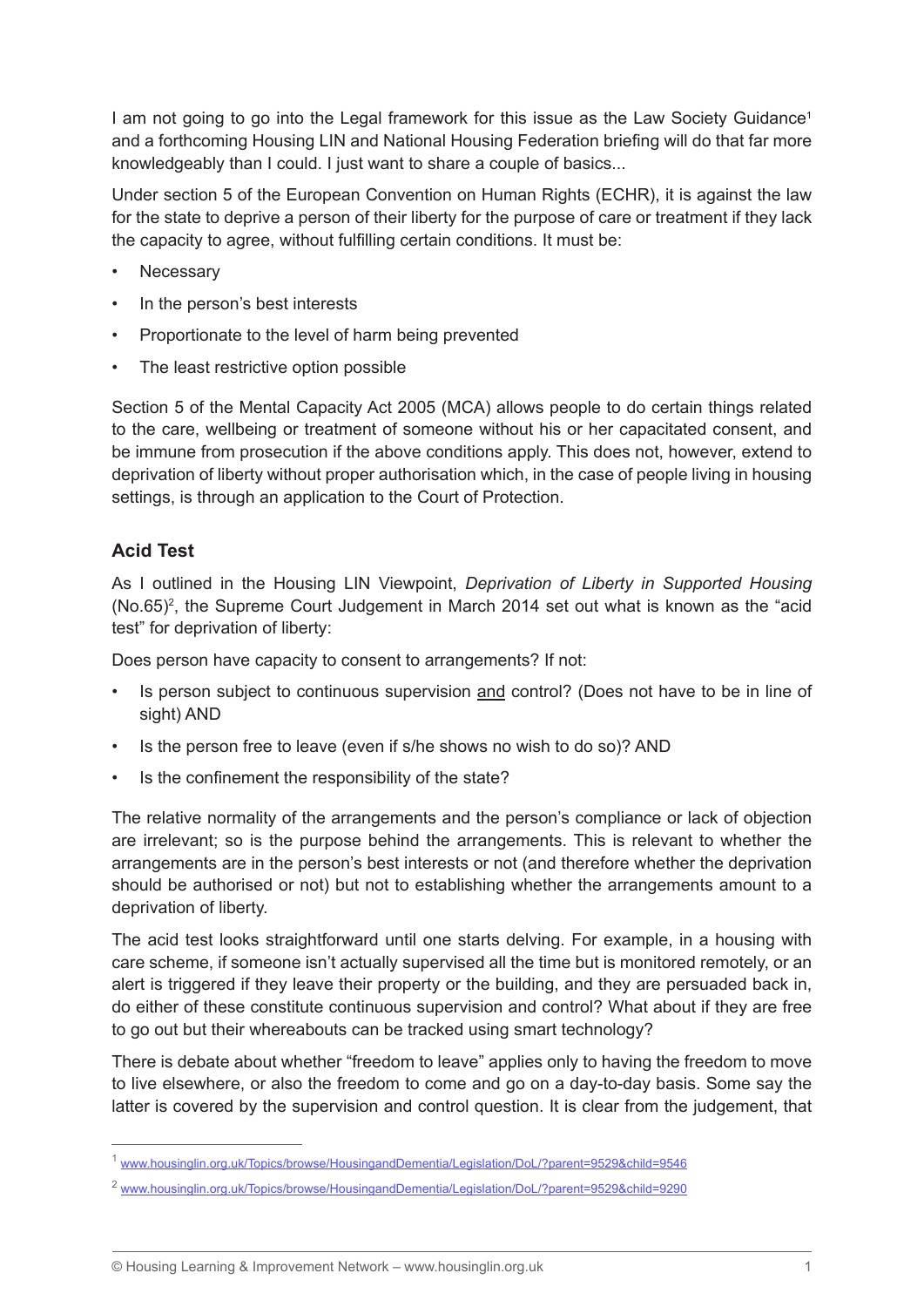wherever it sits, freedom to come and go from day to day is a relevant factor to take into account in determining whether the person is deprived of their liberty or not.

The question of what constitutes state confinement is also not 100% clear. It is clear that if the local authority has arranged the care and the other criteria in the acid test are met, then it would be state confinement, but what if the local authority has been notified of the confinement of a self-funder in a housing with care scheme? Again, legal opinion does appear to differ, but there's a paragraph in the Judgement which states "on occasions, the state may be accountable even for arrangements which it has not itself made"... "if authorities have or ought to have knowledge."

All of these matters can probably only be clarified, if at all, through further case law. There are many more grey areas in relation to the acid test which are discussed in Neil Allen's excellent article, *The (not so?) great confinement*. 3

# **At what point would deprivation of liberty kick in?**

A tenancy agreement (TA) is not the mechanism by which someone would be deprived of their liberty in a housing setting, so at what point might an incapacity to consent trigger a potential deprivation of liberty (DoL) in supported housing?

- The person lacks capacity to sign the TA but understands and agrees to a move Someone who is authorised to do so can sign and relinquish the tenancy (LPA, Court deputy, Court order) on the person's behalf and this would not amount to a DoL
- The person is unable to understand and agree to the move and the terms of the tenancy, nor sign the agreement – I don't think this on its own would constitute a DoL but I haven't really had a clear answer from anyone. In terms of the tenancy itself, as above, an authorised person can sign it on the person's behalf.
- The person lacks the capacity to all of the above and it is anticipated that in their new abode they will be under continuous supervision and control, and not be free to leave – this is likely to constitute a deprivation of liberty that needs authorisation in the Court of Protection (CoP), albeit that it is not the tenancy that's doing the depriving.
- The person has the capacity to agree to a move AND sign the tenancy or lease, but their cognition declines to the point that they need continuous supervision and control and are not free to leave – authorisation is likely to be needed for this arrangement, and also, in theory for relinquishing the tenancy or lease.

# **Setting**

In my original Viewpoint, I pondered upon the limits of supported living for the purposes of authorisation. It is now clear to me that the type of housing setting is irrelevant from the point of view of requiring authorisation for a deprivation of liberty, if the acid test is met. It could become relevant if the Law Commission recommendations were to differentiate between different settings, but my hunch is that they are unlikely to do this. Were it to be relevant, the definition of supported living in the Care Act would probably serve as the starting point – but perhaps not the end point.

<sup>3</sup> N. Allen, *'The (not so?) Great Confinement'* (2015) Elder Law Journal 45 www.jordanpublishing.co.uk/practice-areas/private-client/news\_and\_comment/the-not-so-great-confinement#.VUyNdpPSy88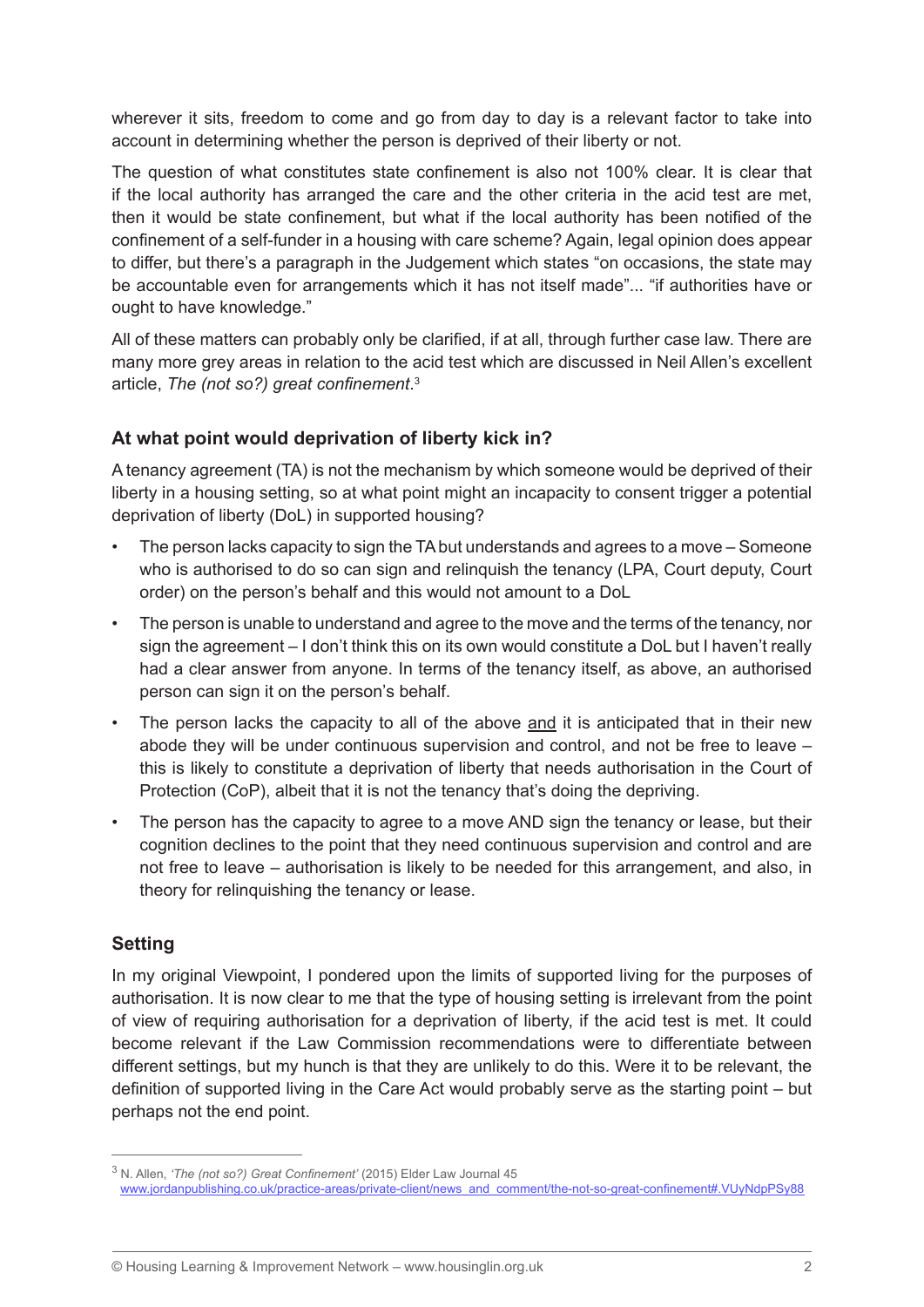# **Tenancy rights and deprivation of liberty**

There is a view within the housing world that having a tenancy or lease confers an absolute right to freedom of movement and control over who comes into your home and that therefore it is not possible to lawfully deprive someone of their liberty within it. While I agree that there appears to be a fundamental incompatibility between the concept of someone living in their own home with associated housing rights and being lawfully deprived of their liberty within it, it has become increasingly clear to me that it can be lawful under certain circumstances.

It is s5 of the Mental Capacity Act (MCA) that enables things to be done without breaking the law that would ordinarily need informed consent – if they are necessary, proportionate, in the person's best interests and the least restrictive option. A tenancy or a lease does not confer an absolute right to freedom to come and go, decide who to let in etc. When an individual loses the mental capacity to exercise that right, then their safety and wellbeing – what is in their best interests – trumps the fact that they have a tenancy/lease and that it is their own home, even if the two principles seem, at face value, mutually incompatible. And when the actions needing to be taken amount to depriving the person of their liberty, then the MCA provides mechanisms to ensure legal scrutiny in the form of the deprivation of liberty safeguards in the case of care homes and hospitals, and applications to the Court of Protection in the case of people living in their own homes – whether these are in supported living settings or non-specialist housing.

# **Whose responsibility ... ?**

## *To apply to the court of protection?*

Given that the deprivation is related to an individual's care and support arrangements, not their housing contract, that the local authority is most likely to be the state body to arrange this care, and that LAs also have the lead responsibility for safeguarding and Deprivation of Liberty Safeguards (DoLs), it is they who would normally apply to the Court of Protection.

#### *To alert the local authority?*

While it is the care and support provider that is implementing the care and support plan and therefore has the primary responsibility for alerting a local authority – if the authority does not already know about it – given that under the MCA, nobody is allowed to deprive someone of their liberty without consent, and both housing and care providers have safeguarding responsibilities under the Care Act, both have a responsibility to alert the local authority if they have concerns. This would apply whether or not the housing provider is deemed to be a public body or not.

#### *What has been happening on the ground?*

Our request for evidence and examples of what is happening in the housing world in response to the Supreme Court judgement produced a rather sparse response. I would summarise it as follows, though I do not claim this to be a true or typical picture, merely the impression gained:

- Local authorities have been so inundated with DoLs requests by care homes and hospitals that possible deprivation in housing settings hasn't really reached their radar
- One or two local authorities appear to have responded by a greater reluctance to refer people to housing with care who may need to be deprived of their liberty in the future. They have also been more risk averse in enabling them to remain. In both cases this seems to be because of a reluctance to make an application to the Court of Protection.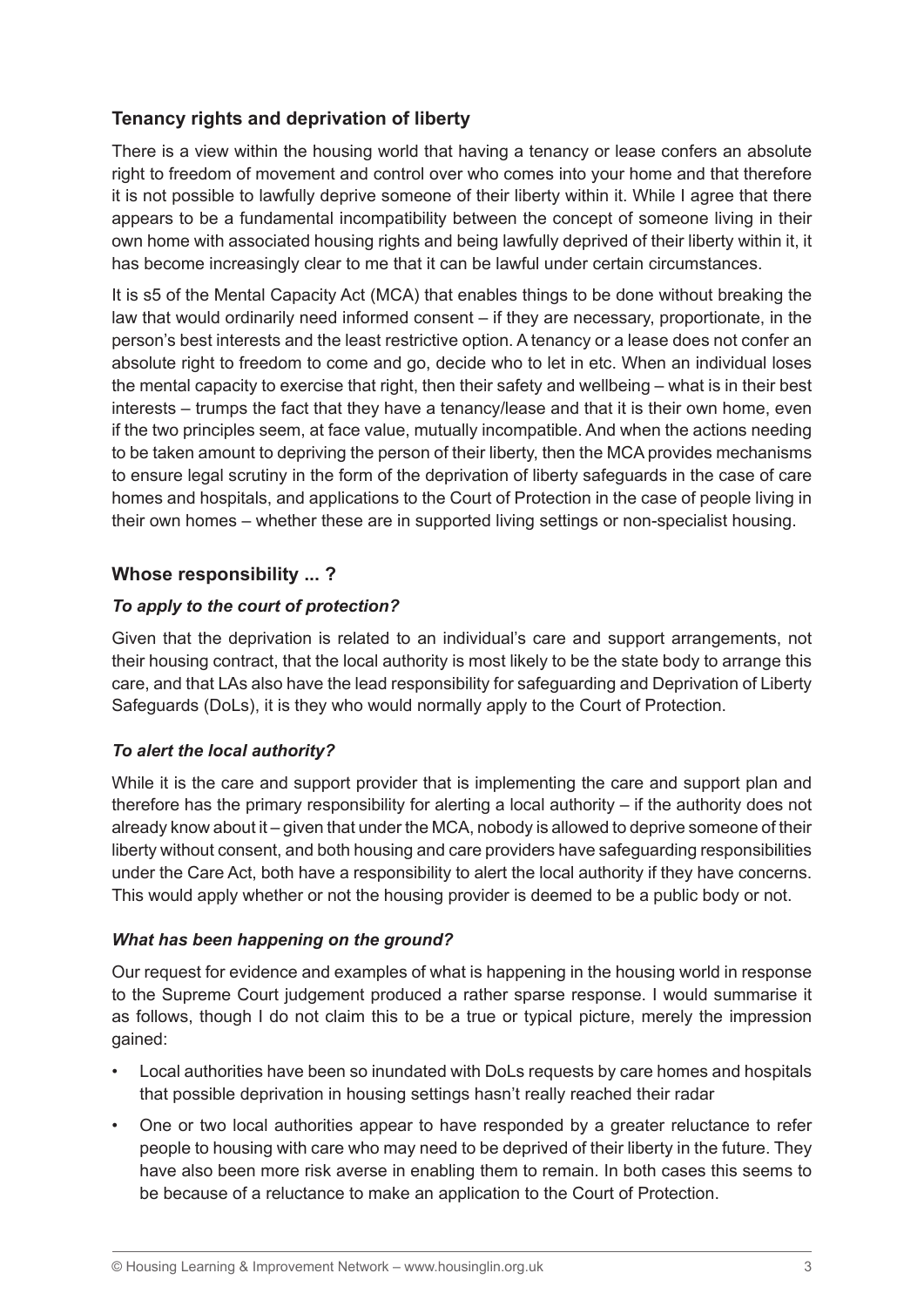- There is one report of a local authority commissioner uninterested or unaware of the relevance of the judgement to housing. It should of course be noted that local authorities can be large, amorphous bodies and the response of one staff member (e.g. service commissioner or social worker) may not be representative.
- There is confusion about various assistive technology devices
- There seems to be a greater interest by the Care Quality Commission with some concern about overstepping remit in some areas
- There is still a lack of awareness and recognition of the issues within the housing sector
- There does not seem to be a consistent pattern across the country

## **A lot of uncertainty but...**

it is clear to me that:

- The current threshold for deprivation of liberty is lower than it used to be
- It is likely that there will be people in housing settings to which it applies
- A person can be lawfully deprived of their liberty in their own home if the requisite conditions are met
- Under the Mental Capacity Act it is unlawful for ANYONE to deprive someone of their liberty without capacitated consent
- Housing providers:
	- need to work with others to minimise restrictions in the person' best interests
	- have responsibilities under the MCA and Care Act safeguarding provisions<sup>4,5</sup>, so need to be aware and raise any concerns with the local authority – probably the local authority's MCA/DoL or safeguarding lead
	- need to keep accurate records of action taken and issues of concern
	- are advised to do their own assessment of the individual's capacity rather than relying totally on others' so they can compare notes and challenge if they have concerns about the assessment
	- could suggest to the local authority that it appoints an independent advocate for the person (or even in extremis, contact the Court of Protection directly for advice on 0300 456 4600?) if there is disagreement amongst the parties about the person's mental capacity, best interests or whether the restrictions could amount to a deprivation of liberty

The Law Society Practical Guide<sup>6</sup> lists potentially liberty restricting measures which may apply in different housing settings and some questions for front-line staff to ask.

<sup>4</sup> www.housinglin.org.uk/Topics/browse/HousingOlderPeople/Safeguarding/?parent=9016&child=8914

<sup>&</sup>lt;sup>5</sup> www.housinglin.org.uk/\_library/Resources/Housing/OtherOrganisation/Care\_Act\_-\_The\_Role\_of\_Housing\_in\_Safeguarding Adults\_Nov\_14.pdf

<sup>6</sup> www.housinglin.org.uk/Topics/browse/HousingandDementia/Legislation/DoL/?parent=9529&child=9546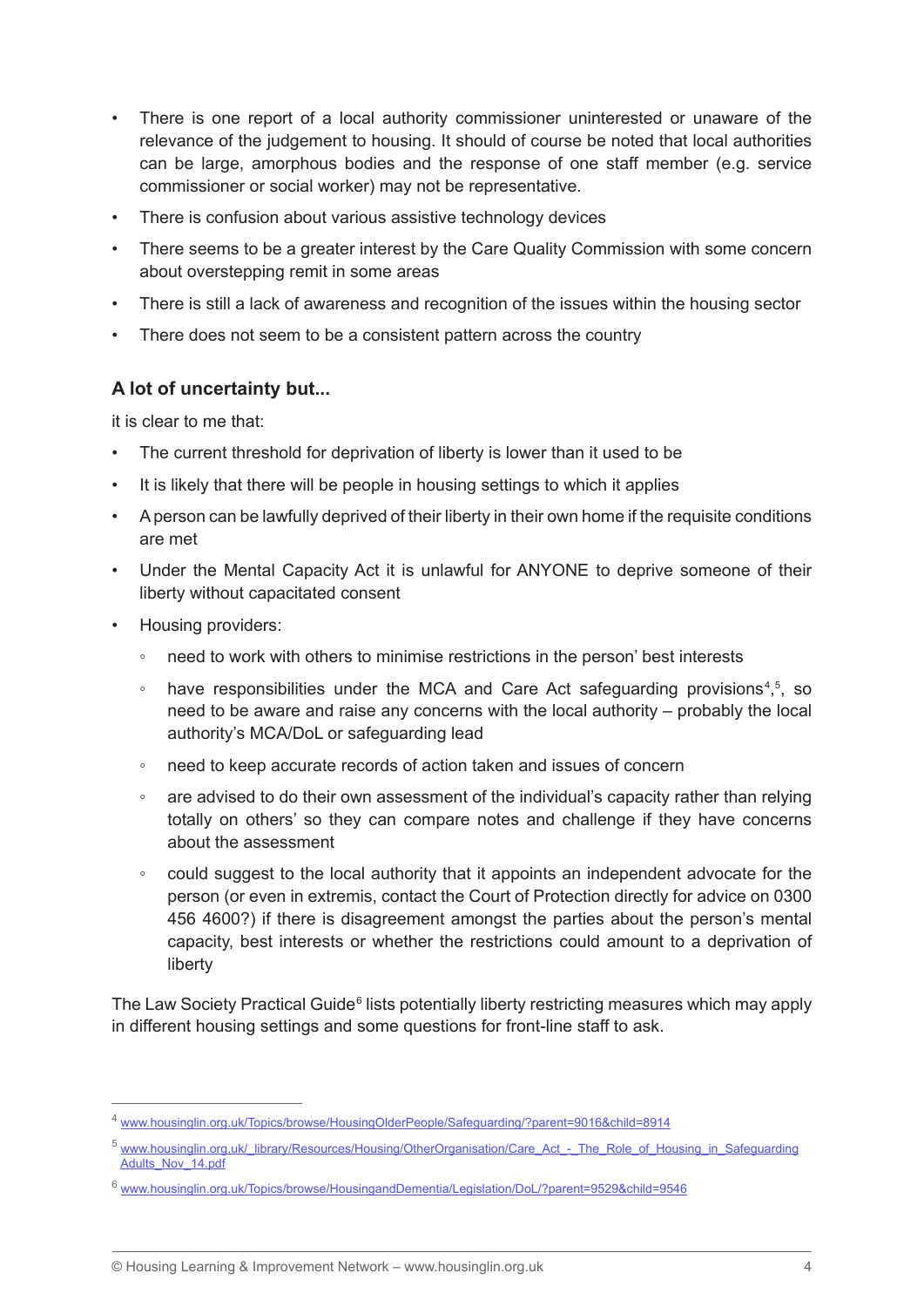# **Wellbeing, human rights and best interests**

All of this is about protecting the human rights, wellbeing and best interests of people who are unable to protect themselves. There is a risk that in focusing on the technicalities of what is and what is not a deprivation of liberty, we lose sight of what really matters: wellbeing, quality of life, empowering individuals, personal relationships, protecting from harm, and the quality of the support systems that promote and enable these fundamentals for all vulnerable people. So, for example

- Restrictions that are deemed not to amount to deprivation may be nearly as severe and in need of independent scrutiny as those that do, yet will not necessarily receive it
- The acid test does not include restrictions relating to article 8 of the ECHR about a right to a private and family life and so someone could be restricted in the people they can have contact with, yet technically not be deprived of their liberty

Barrister Neil Allen, who contributed the housing chapters to the Law Society Practical Guide, covers these issues very well in his article, *The (not so?) great confinement*. 7

It is to be hoped that the Law Commission recommendations address these issues and anomalies, and in the meantime, ALL agencies should be applying the principles of the Mental Capacity Act which place an individual's best interests, not those of the local authority or the provider, at the heart of decision-making for adults who lack the capacity to decide a matter for themselves.

The Law Commission consultation is due to take place from early July through to the end of October. As I submit this Viewpoint for publication, I have no idea whether the new government's intention to repeal the Human Rights Act will affect the Law Commission's work or timetable in any way. But assuming the consultation goes ahead as planned, they really need to hear the views of the housing sector. Watch this space for events which the Commission will be attending, and please submit a written response.

#### **Note**

The views expressed in this paper are those of the author and not necessarily those of the Housing LIN (Learning and Improvement Network).

The Housing LIN website on Deprivation of Liberty has all the resources referred to in this Viewpoint apart from Neil Allen's article which is copyrighted.

www.housinglin.org.uk/Topics/browse/HousingandDementia/Legislation/DoL

<sup>7</sup> N. Allen, *'The (not so?) Great Confinement'* (2015) Elder Law Journal 45

www.jordanpublishing.co.uk/practice-areas/private-client/news\_and\_comment/the-not-so-great-confinement#.VUyNdpPSy88